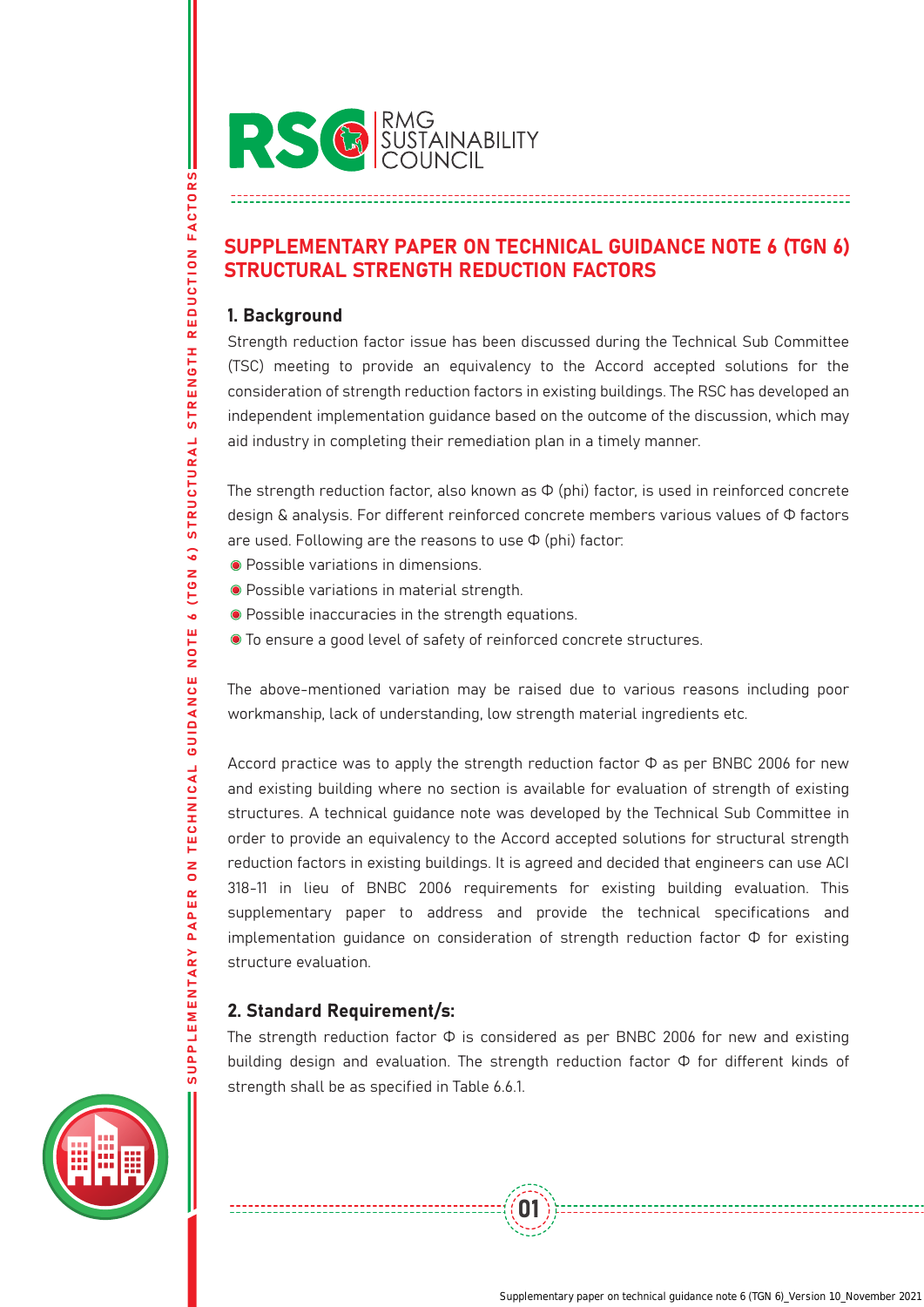| <b>Table 6.6.1</b><br>Values of Strength Reduction Factor, $\phi$                                                                                                 |      |  |
|-------------------------------------------------------------------------------------------------------------------------------------------------------------------|------|--|
| Kind of strength                                                                                                                                                  | Φ    |  |
| Flexure, without axial load                                                                                                                                       | 0.9  |  |
| Axial tension with or without flexure                                                                                                                             | 0.9  |  |
| Axial compression with or without flexure <sup>1</sup><br>Members with spiral reinforcement                                                                       | 0.75 |  |
| Other members                                                                                                                                                     | 0.70 |  |
| Shear and torsion                                                                                                                                                 | 0.85 |  |
| Bearing on concrete                                                                                                                                               | 0.70 |  |
| <sup>1</sup> For low values of axial compression, the strength reduction factor shall be<br>increased in accordance with the provision of Sec 6.3.5 of BNBC 2006. |      |  |

## 3. Alternative Solution:

SUPPLEMENTARY PAPER ON TECHNICAL GUIDANCE NOTE 6 (TGN 6) STRUCTURAL STRENGTH REDUCTION FACTORS

PAPER ON TECHNICAL GUIDANCE NOTE 6

 $\ddot{\bullet}$ 

**ILCM** 

STRUCTURAL STRENGTH REDUCTION FACTORS

For existing buildings, designers may use ACI 318-11 in lieu of BNBC 2006 requirements, if the required dimensions and material properties are determined through measurements and testing, and if calculations can be made in accordingly, it shall be permitted to increase φ from those specified in Table 6.6.1, but φ shall not be more than:

| Table -1<br><b>Strength Evaluation</b>                                |     |
|-----------------------------------------------------------------------|-----|
| Kind of strength                                                      | Φ   |
| Tension-controlled sections                                           | 1.0 |
| Compression-controlled sections,<br>Members with spiral reinforcement | 0.9 |
| Other reinforced members                                              | 0.8 |
| Shear and/or torsion                                                  | 0.8 |
| Bearing on concrete                                                   | 0.8 |

#### 4. Implementation Guidance:

--------------------------

Determination of required dimensions and material properties are followed:

1. Dimensions of the structural elements shall be established at critical sections. Critical sections are where each type of stress calculated for the load in question reaches its maximum value.

02